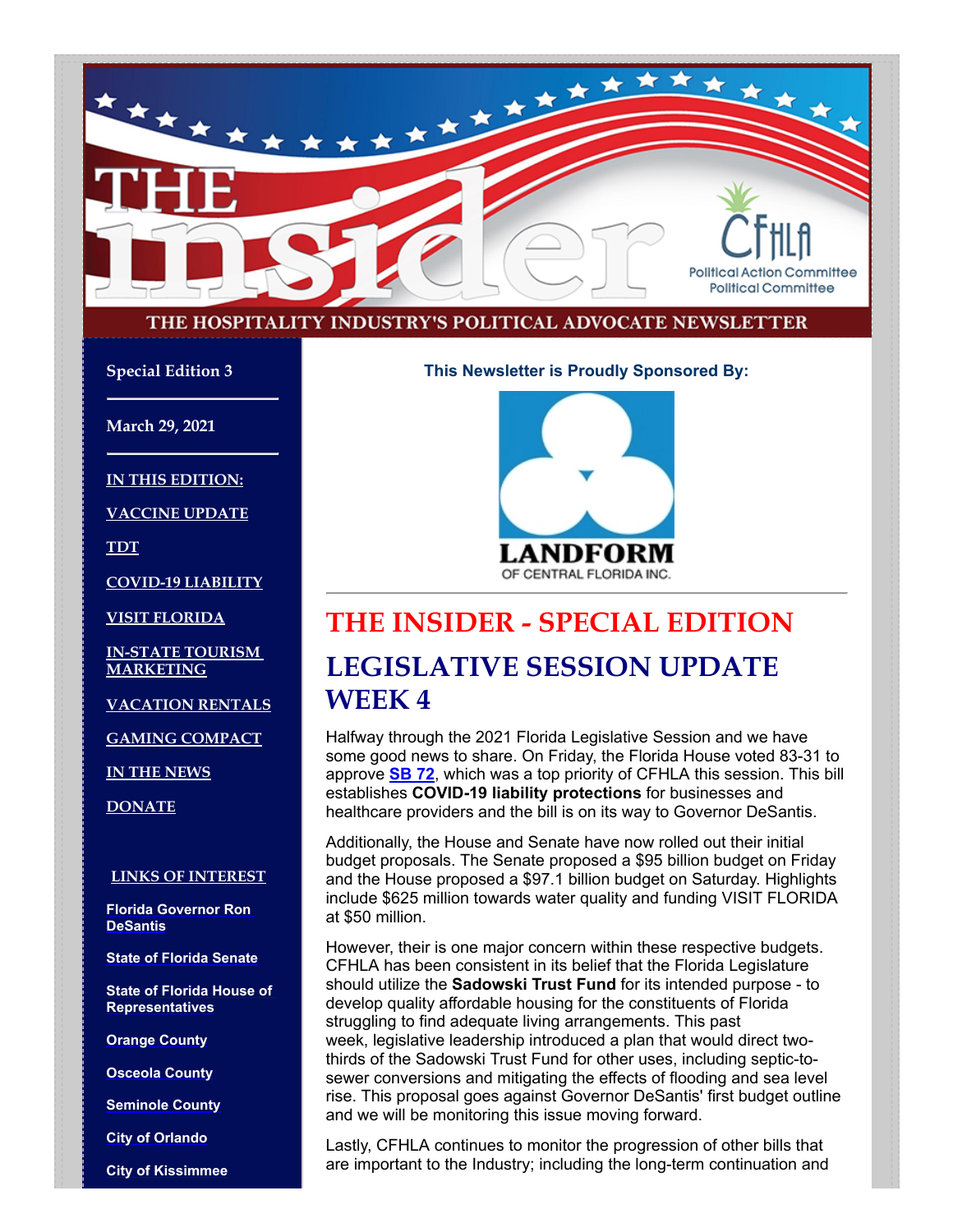**[City of Sanford](http://www.sanfordfl.gov/)** funding of **[VISIT FLORIDA,](https://www.visitflorida.com/en-us.html)** a proposal to expand the use of the **Tourist Development Tax (TDT), and the Gaming Compact.**

### **VACCINE UPDATE**

CFHLA applauds Governor Ron DeSantis's action to expand COVID-19 vaccinations to those 40 years of age and older starting **TODAY** and all adults 18+ beginning next **Monday, April 5th.** As we stated in our letter to the Governor on March 12, hospitality and lodging employees have remained on the front lines of this pandemic for over a year. By ensuring that all employees are now eligible, we will be able to promote the safety of our destination to millions of eager visitors and help give confidence to our workforce in order to return to work, as soon as possible.

Thank you Governor DeSantis for your support and we look forward to our industries rebounding stronger than ever before.

## **TOURIST DEVELOPMENT TAX (TDT)** *\*\*CALL TO ACTION\*\**

**Tomorrow, the Senate Community Affairs Committee has placed SB 2008 on its agenda. This proposed legislation would expand the approved uses of TDT - an action that could significantly reduce the resources needed, now more than ever, to attract visitors to our region. Please make your voice heard, by urging the members of the Florida Senate Community Affairs Committee to VOTE NO on this legislation, that will harm our Tourism and Hospitality Communities.**

> **CONTACT SENATE COMMUNITY AFFAIRS COMMITTEE MEMBERS**

A bill in each chamber proposing changes to the **Tourist Development Tax (TDT)** statute that would require a county to renew its existing TDT via referendum every five years. Additionally, any new pennies levied would also be required to be approved by referendum.

**HB 1429 -** Committee Substitute approved unanimously on March 22nd.

**SB 2008 -** *Senator Diaz -* On Community Affairs Committee Agenda for **TOMORROW,** March 30th.

### **CFHLA OPPOSES**

### **COVID-19 LIABILITY PROTECTIONS**

**On Friday, the Florida House voted 83-31 to approve SB 72 and the bill is on its way to Governor DeSantis.**

A bill in each chamber that provides minimum requirements for a civil action based on COVID-19 related claims including providing a statute of limitations and burden of proof.

**HB 7 -** *Representative McClure -* The House voted on the Senate version (SB 72) this week.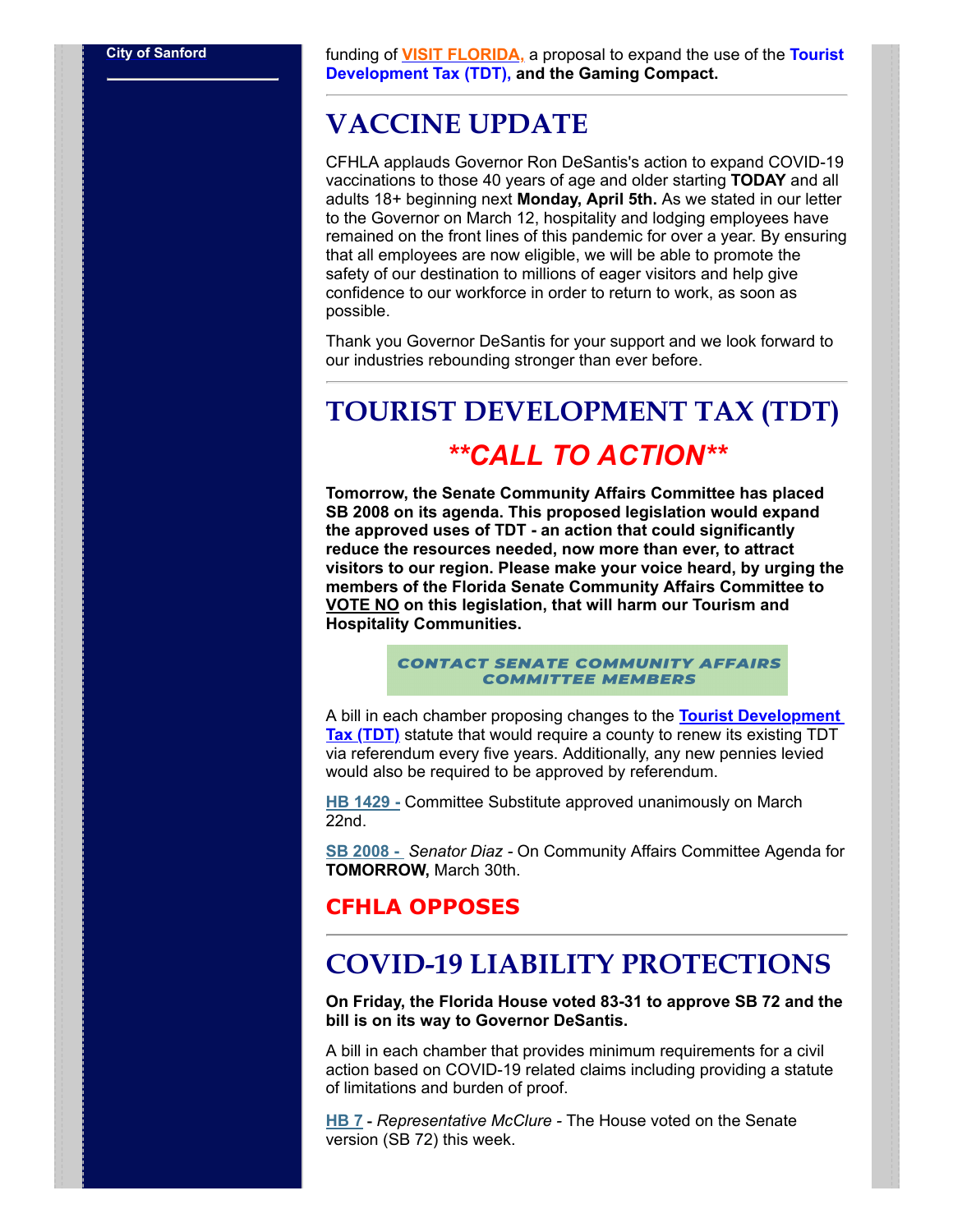**SB 72 -** *Senator Brandes -* The Senate approved this legislation by a vote of 24 - 15, on March 18, 2021.

#### **CFHLA SUPPORTS**

## **VISIT FLORIDA**

A bill in each chamber that authorizes the Florida Tourism Industry Marketing Corporation **(VISIT FLORIDA)** to roll-over unspent appropriations into succeeding fiscal years. The bill would also remove the sunset date in VISIT FLORIDA's enabling statute.

Additionally, Governor Ron DeSantis recently stated his intentions to award VISIT FLORIDA an additional \$50 million - for a total of \$100 million - to support the agency in 2021.

**SB 778** - *Senator Hooper* - **Passed unanimously** by the Appropriations Subcommittee on Transportation, Tourism, and Economic Development last week. Awaiting hearing in its final committee assignment.

**HB 675** - *Representative Plasencia* - **No action taken** in the House last week.

#### **CFHLA SUPPORTS**

### **IN-STATE TOURISM MARKETING**

A proposed appropriations project of **\$2 million** will be used for an In-State Tourism Marketing Campaign to drive visitation to the State of Florida.

**HB 3645** - *Representative Williamson* - **Awaiting hearing** in the House Appropriations Committee.

#### **CFHLA SUPPORTS**

## **VACATION RENTALS**

A bill in each chamber that requires advertising platforms, such as **AirBnB** and **VRBO**, to remit specified taxes imposed on some transactions. It also requires all licenses issued by the Division of Hotels & Restaurants of DBPR to be displayed conspicuously. Additionally, these bills would preempt regulation of vacation rentals to the State of Florida, which would prohibit local law, ordinance, or regulation from allowing or requiring inspections or licensing of public lodging establishments.

**SB 522** - *Senator Diaz* - The Senate bill was amended on March 11th to preserve local control. CFHLA supports the preservation of local control in the *Senate version* of this bill. Currently awaiting a hearing in its final committee assignment.

**HB 219** - *Representative Fischer* - This bill was scheduled to be heard in the House Ways and Means Committee last week, only to be postponed without explanation.

#### **CFHLA MONITORING**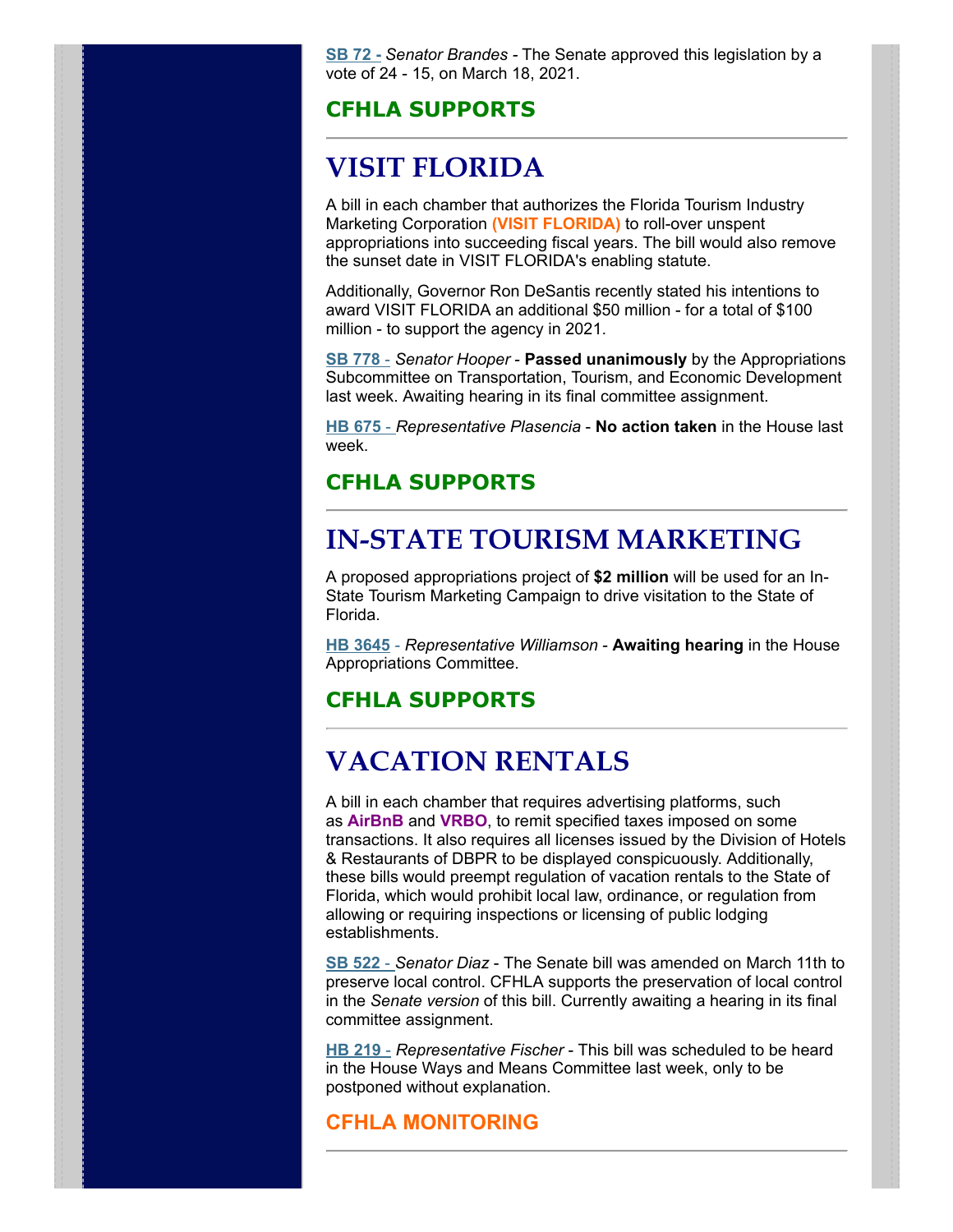## **GAMING COMPACT**

During Week 4 of the Legislative Session, the Senate gave Governor DeSantis an outline detailing a new gambling deal with the **Seminole Tribe of Florida**. The deal would generate more than \$1 billion in recurring revenue for the state and more details are expected to follow from Governor DeSantis later this week. Since May 2019, the Seminole Tribe had officially ceased payments to the State due to continued concerns surrounding the gaming authorized in pari-mutuel facilities and the perceived lack of state enforcement.

### **CFHLA MONITORING**

## **IN THE NEWS**

**[Vaccine eligibility expansion could help Florida's economy](https://www.clickorlando.com/news/2021/03/26/vaccine-eligibility-expansion-could-help-floridas-economy/)**

## **DONATE**

To support CFHLA's continued advocacy efforts, please **CLICK BELOW** to make a donation to the CFHLA PAC.



**THIS NEWSLETTER IS PROUDLY SPONSORED BY:**

# LANDFORM OF CENTRAL FLORID







PROVIDING 30 YEARS OF LANDSCAPE EXPERIENCE **RIGHT HERE IN CENTRAL FLORIDA** 

Landscape: Design • Installation • Renovation • Maintenance Irrigation: Modification . Installation . Repair

#### Erin Sims • erin@landforminc.com p: 407-298-3036 • c: 407.468.0561 • www.landforminc.com

CFHLA eNews is a subscription-based email publication from the Central Florida Hotel & Lodging Association to its members. If you would prefer not to receive the newsletter anymore, simply click the unsubscribe link. Copyright 2006 Central Florida Hotel & Lodging Association. All rights reserved.